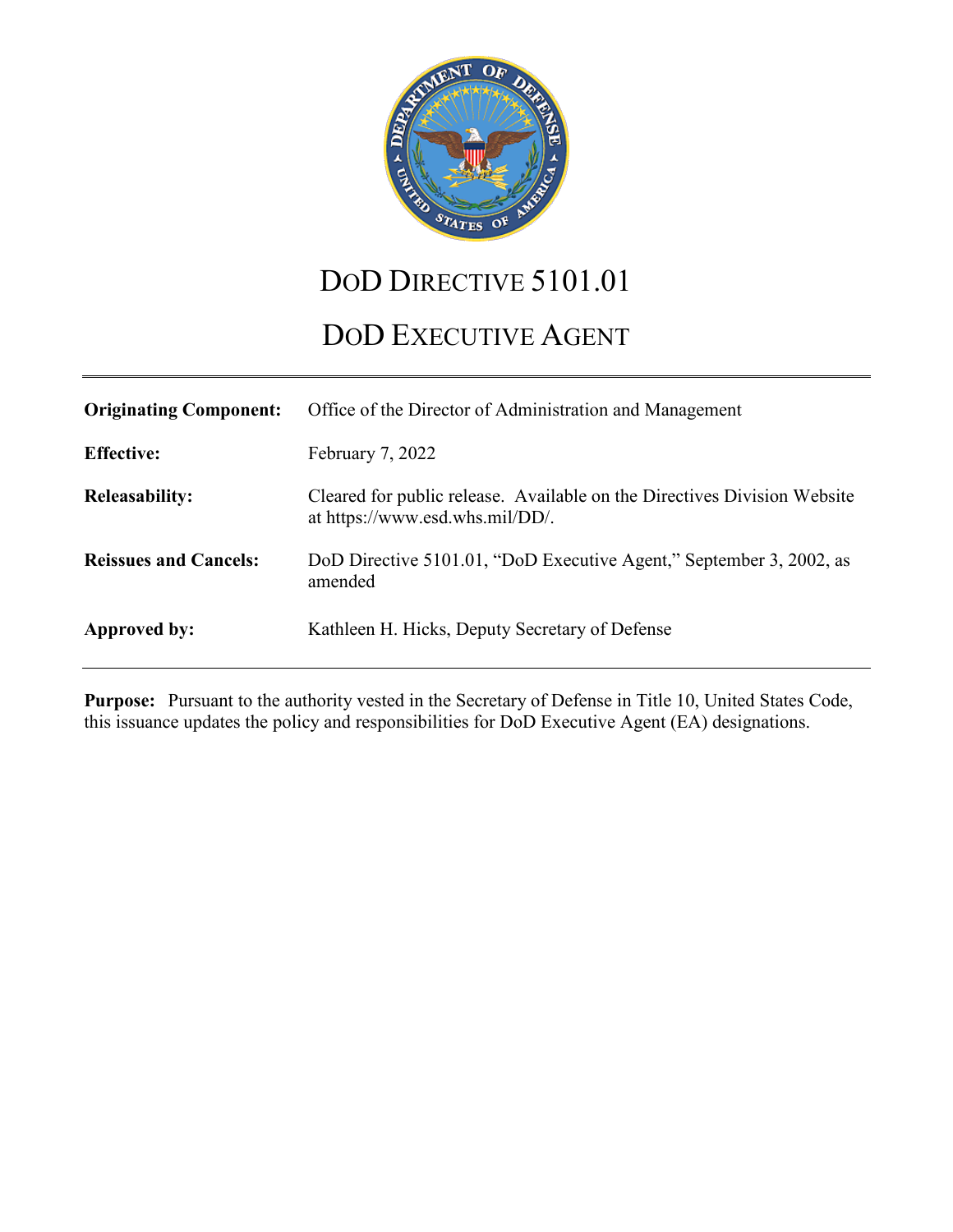## **TABLE OF CONTENTS**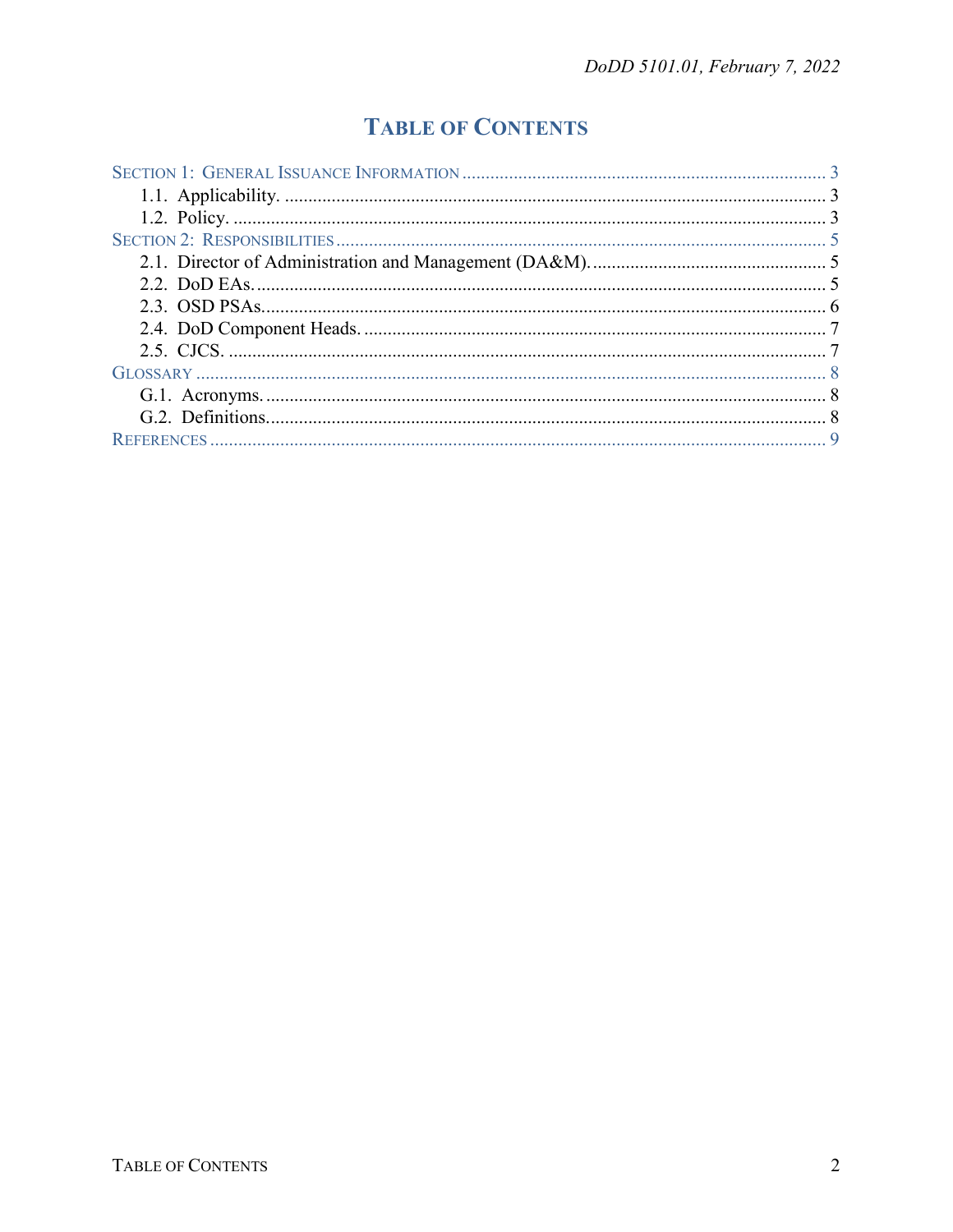## **SECTION 1: GENERAL ISSUANCE INFORMATION**

#### <span id="page-2-1"></span><span id="page-2-0"></span>**1.1. APPLICABILITY.**

This issuance applies to OSD, the Military Departments, the Office of the Chairman of the Joint Chiefs of Staff (CJCS) and the Joint Staff, the Combatant Commands, the Office of Inspector General of the Department of Defense (IG DoD), the Defense Agencies, the DoD Field Activities, and all other organizational entities within the DoD (referred to collectively in this issuance as the "DoD Components").

#### <span id="page-2-2"></span>**1.2. POLICY.**

a. DoD EA designations are assigned to a DoD Component head only when:

(1) There is no existing management arrangement to accomplish the identified DoD objectives;

(2) DoD resources, policy, or common service or support need to focus on a specific area or areas of responsibility to minimize duplication or redundancy; or

(3) Required by law, Executive order (E.O.), or government-wide regulation.

b. Only the Secretary of Defense or Deputy Secretary of Defense may assign a DoD EA designation and the associated responsibilities and authorities.

c. Only the Secretary of Defense or Deputy Secretary of Defense may modify or cancel a DoD EA designation. The nature and scope of the assigned DoD EA responsibilities, functions, and authorities are set at the time of assignment and remain in effect until the Secretary of Defense or Deputy Secretary of Defense revokes or supersedes them.

d. Within the scope of assigned responsibilities and functions, the DoD EA's authority takes precedence over the authority of the other DoD Component heads performing related or collateral joint or multi-Component support responsibilities and functions.

e. Each DoD EA designation has an identified OSD Principal Staff Assistant (PSA) to oversee the designation.

f. Unless expressly assigned in Secretary of Defense or Deputy Secretary of Defense guidance, DoD EA designations do not imply a resource requirement, precedence, priority for funding, or the authority to direct actions by a DoD or OSD Component not otherwise under the authority, direction, or control of the DoD EA.

g. DoD EA designations are not assigned to OSD PSAs or Directors of Defense Agencies or DoD Field Activities, unless required by law, E.O., or government-wide regulation. However, exceptions may be made for legacy DoD EA designations of OSD PSAs or Directors of Defense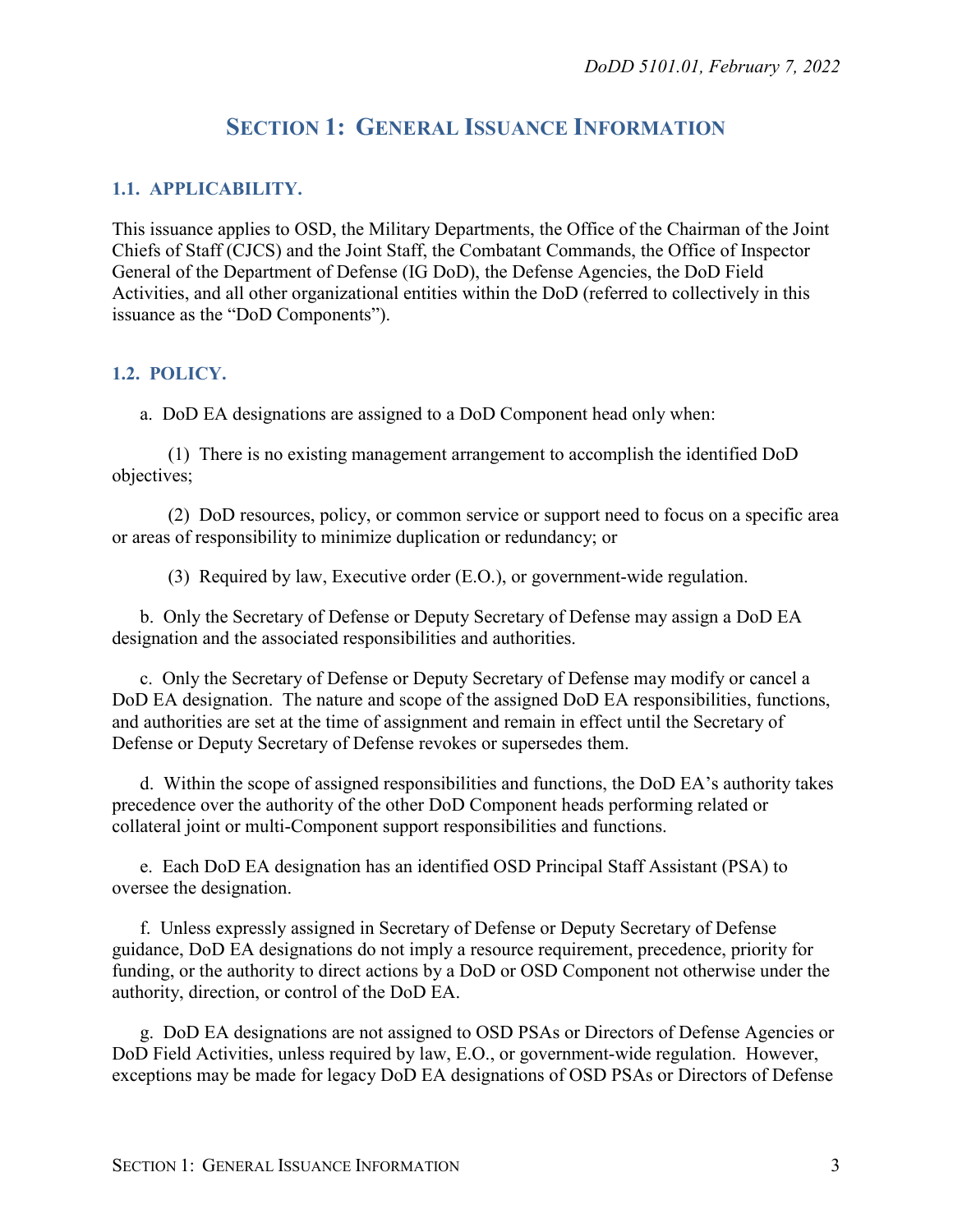Agencies or DoD Field Activities that remain valid upon review in accordance with Paragraph 2.3.c.

h. OSD and DoD Component heads may establish management arrangements, other than DoD EAs, within their assigned functions, responsibilities, and authorities, consistent with existing DoD policy, law, E.O., or government-wide regulation.

i. Nothing in this issuance should infringe on IG DoD statutory independence and authority as articulated in Title 5, United States Code, Appendix, also known and referred to in this issuance as "the Inspector General Act of 1978, as amended." In the event of any conflict between this issuance and the Office of IG DoD statutory independence and authority, the Inspector General Act of 1978, as amended, takes precedence.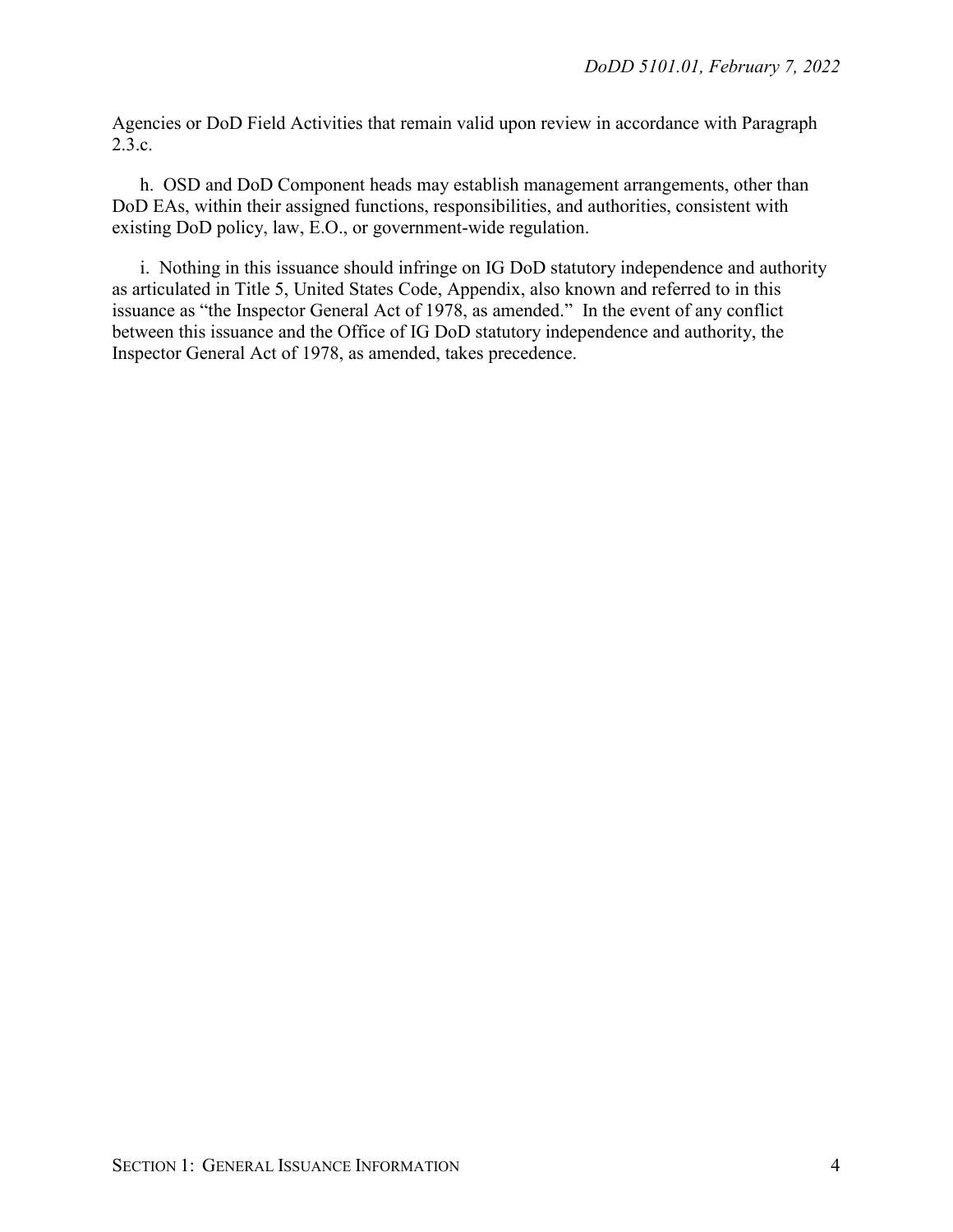## **SECTION 2: RESPONSIBILITIES**

#### <span id="page-4-1"></span><span id="page-4-0"></span>**2.1. DIRECTOR OF ADMINISTRATION AND MANAGEMENT (DA&M).**

In addition to the responsibilities in Paragraph 2.3., the DA&M:

a. Develops and oversees policy on DoD EA designations for approval by the Secretary of Defense or Deputy Secretary of Defense.

b. Advises the OSD PSAs and DoD Component heads on DoD EA policy.

c. Coordinates on all proposed assignments, modifications, or cancellations of DoD EA designations.

d. Develops, maintains, monitors, revises, and makes available to all the DoD Components, the list of approved DoD EA designations on the DoD EA Website.

e. Issues guidance periodically on a comprehensive review of DoD EA assignments; collects, analyzes, and integrates results; and provides a consolidated set of recommendations to the Secretary of Defense or Deputy Secretary of Defense, as necessary.

#### <span id="page-4-2"></span>**2.2. DOD EAS.**

#### The DoD EAs:

a. Execute DoD EA responsibilities, in accordance with applicable laws, regulations, Secretary of Defense or Deputy Secretary of Defense decisions, and DoD issuances, in coordination with the designated OSD PSA.

b. Coordinate with the DoD Components to ensure that assigned DoD EA responsibilities and activities are implemented to meet end user requirements.

c. Develop and submit resource requirements, in accordance with DoD Directive (DoDD) 7045.14 and in coordination with the Under Secretary of Defense (Comptroller)/Chief Financial Officer, Department of Defense.

d. Monitor resources used in performing assigned responsibilities and functions.

e. Provide the OSD PSA assigned to oversee the DoD EA with relevant data, reports, and other inputs to support periodic reviews.

f. Develop, maintain, and report results of the performance of DoD EA responsibilities and functions, as may be required by law, Secretary of Defense or Deputy Secretary of Defense decision, OSD PSA direction, or congressional requirements.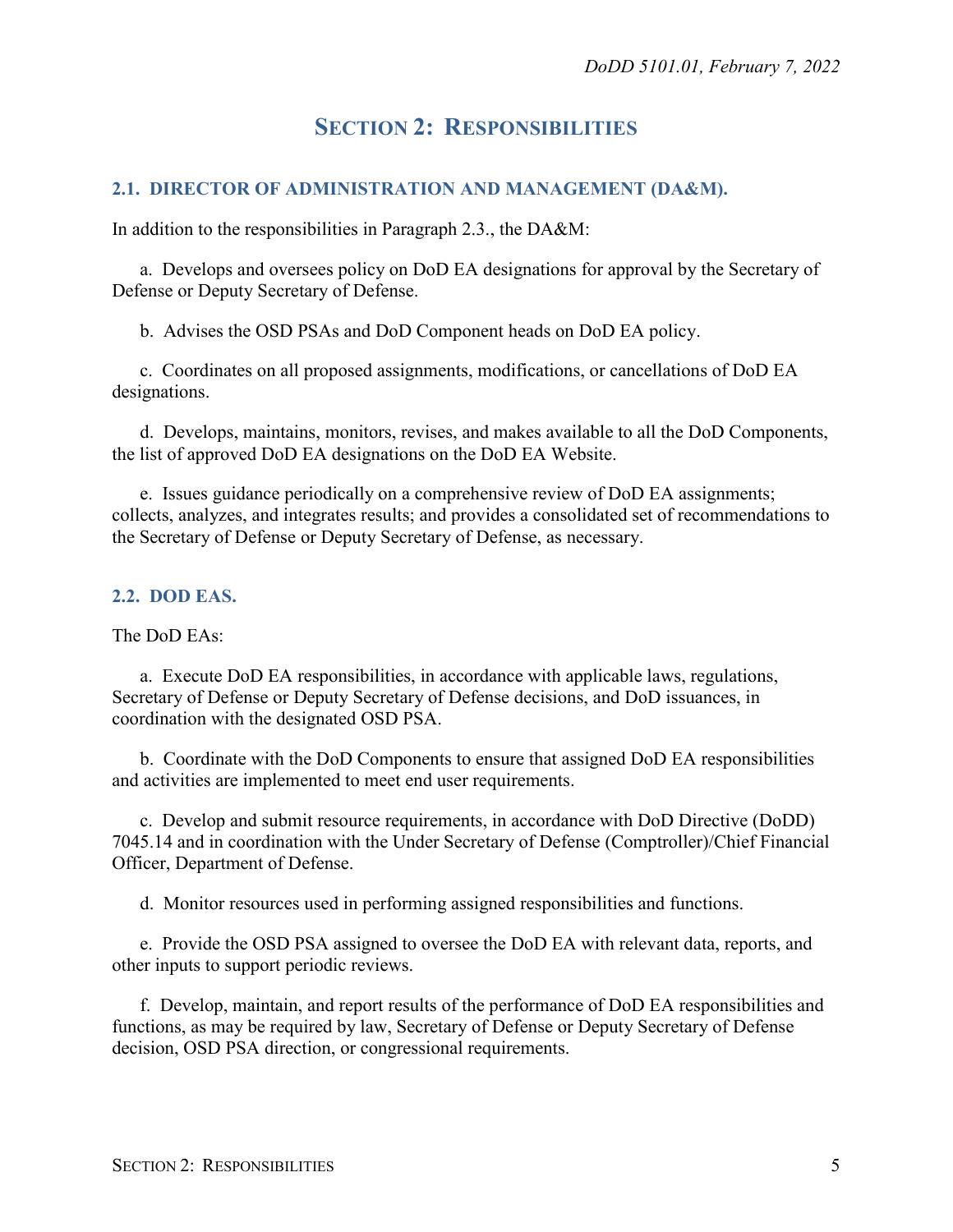g. Obtain reports and information, in accordance with DoD Instruction (DoDI) 8910.01, as necessary to carry out assigned DoD EA responsibilities, functions, and authorities.

h. Establish, maintain, and preserve information as records, in accordance with DoDI 5015.02, that document the transaction of business and mission of the DoD EA.

i. Designate, and provide to the DA&M and the relevant OSD PSAs, a point of contact to coordinate matters regarding the assigned responsibilities, functions, and authorities.

j. May arrange for and carry out support agreements, in accordance with DoDI 4000.19, or other relevant authority, memorandums of understanding, and other necessary arrangements, as required, to fulfill assigned DoD EA responsibilities, functions, and authorities.

k. May delegate, to a subordinate designee within that official's Component, the authority to act on that official's behalf for any or all of those DoD EA responsibilities, functions, and authorities assigned by the Secretary of Defense or Deputy Secretary of Defense, only if done in writing.

#### <span id="page-5-0"></span>**2.3. OSD PSAS.**

The OSD PSAs:

a. Oversee the activities of assigned DoD EAs and those in their functional areas of responsibility.

b. Codify the specific DoD EA designation in a DoDD, in accordance with DoDI 5025.01.

c. Review periodically, in coordination with the DoD EA and in accordance with DA&M guidance, the DoD EA assignments, under their oversight, to ensure that the assignments need to continue, are current, and are efficient and effective.

d. Make recommendations on DoD EA assignments impacting matters of operational efficiency and effectiveness, under their cognizance, to the appropriate DoD EA and OSD PSA.

e. Provide recommendations to the Secretary of Defense or Deputy Secretary of Defense on the establishment of DoD EAs assignments, consistent with their assigned responsibilities and functions, and the modification or cancellation of existing DoD EA assignments they oversee.

(1) Recommendations for new DoD EA designations must reflect consideration of all options and management arrangements available to meet requirements.

(2) All recommendations for the establishment, modification, or cancellation of DoD EAs must be coordinated with the designated or proposed DoD EA, relevant stakeholders, GC DoD, and the DA&M.

f. Designate, and provide to the DA&M and the designated DoD EA, a point of contact for each DoD EA designation they oversee.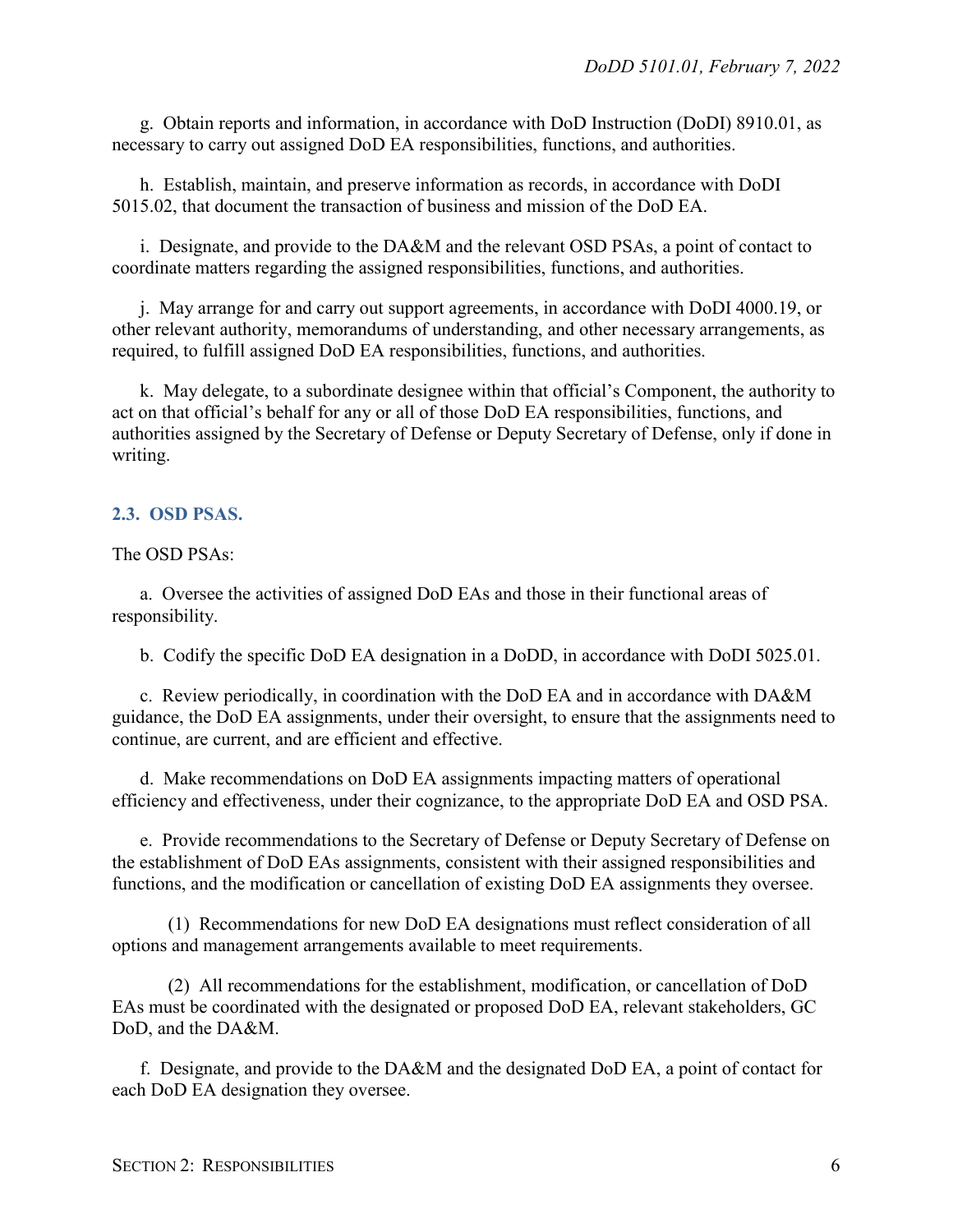#### <span id="page-6-0"></span>**2.4. DOD COMPONENT HEADS.**

The DoD Component heads:

a. Provide estimates of requirements and associated resources to the DoD EAs, in accordance with DoDD 7045.14 and in coordination with the Under Secretary of Defense (Comptroller)/Chief Financial Officer, Department of Defense.

b. Monitor DoD EA assignments and arrangements for possible impacts on Component operations and informs the DoD EAs and OSD PSAs of opportunities to improve efficiency and effectiveness, as appropriate.

#### <span id="page-6-1"></span>**2.5. CJCS.**

In addition to the responsibilities in Paragraph 2.4., the CJCS:

a. Monitors DoD EA assignments and arrangements for impact on the full range of military operations and informs the DoD EAs and OSD PSAs of opportunities to improve operational efficiency and effectiveness, as appropriate.

b. Communicates DoD EA assignments and arrangements to the Combatant Commanders to support and facilitate national military objectives throughout the full range of military operations.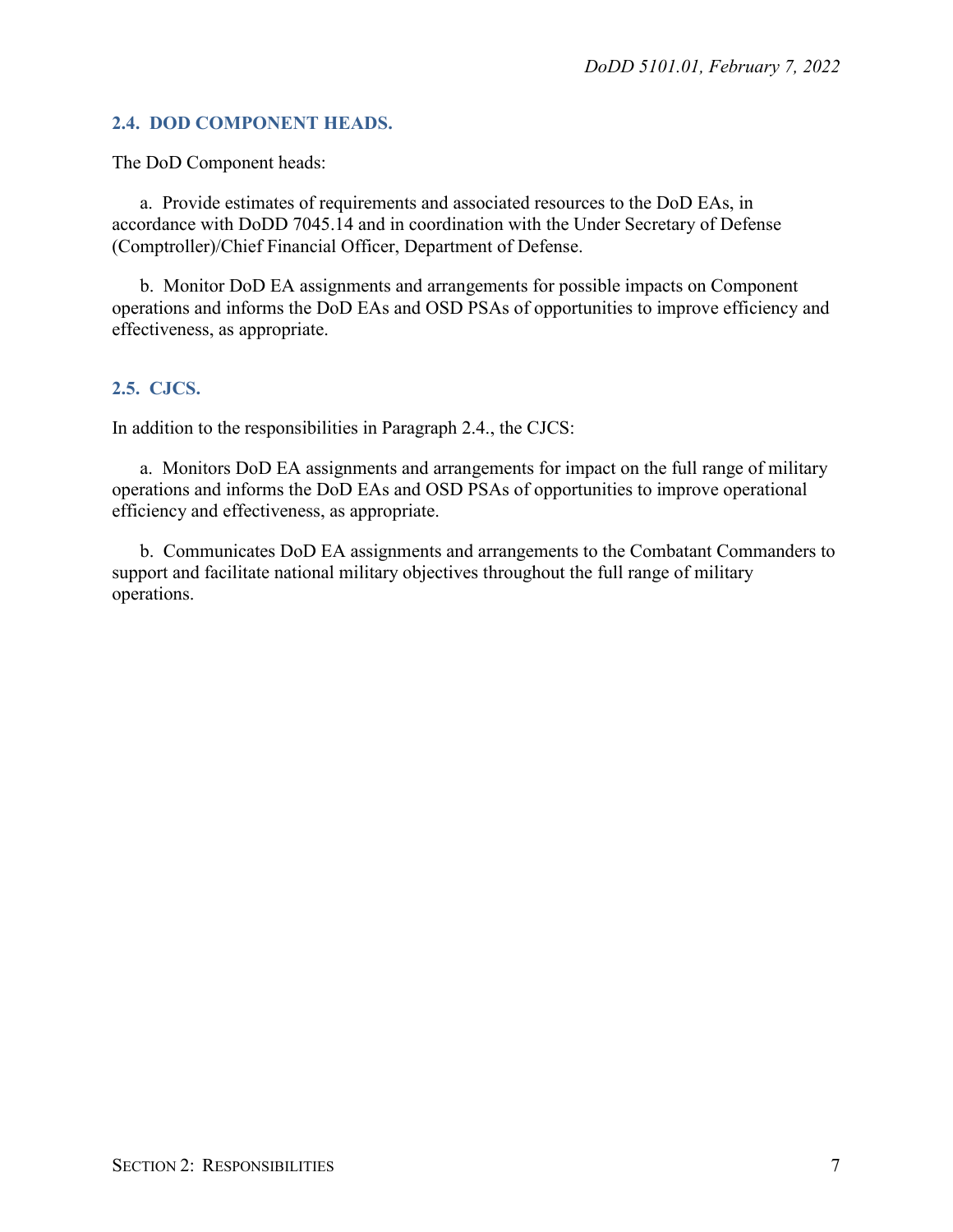## **GLOSSARY**

### <span id="page-7-1"></span><span id="page-7-0"></span>**G.1. ACRONYMS.**

| <b>ACRONYM</b>       | <b>MEANING</b>                                                                |
|----------------------|-------------------------------------------------------------------------------|
| <b>CJCS</b>          | Chairman of the Joint Chiefs of Staff                                         |
| DA&M<br>DoDD<br>DoDI | Director of Administration and Management<br>DoD directive<br>DoD instruction |
| E.O.<br>EA           | Executive order<br>executive agent                                            |
| GC DoD               | General Counsel of the Department of Defense                                  |
| IG DoD               | Inspector General of the Department of Defense                                |
| <b>PSA</b>           | principal staff assistant                                                     |

### <span id="page-7-2"></span>**G.2. DEFINITIONS.**

These terms and their definitions are for the purpose of this issuance.

| <b>TERM</b>     | <b>DEFINITION</b>                                                                                                                                                                                                                                                                                                                                                                                                                                                                   |
|-----------------|-------------------------------------------------------------------------------------------------------------------------------------------------------------------------------------------------------------------------------------------------------------------------------------------------------------------------------------------------------------------------------------------------------------------------------------------------------------------------------------|
| DoD EA          | The DoD Component head, or official required in statute, to whom<br>the Secretary of Defense or Deputy Secretary of Defense has<br>assigned specific responsibilities, functions, and authorities to<br>provide defined levels of support for operational missions, or<br>administrative or other designated activities, that involve 2 or more<br>DoD Components. The existing definition of this term will be<br>modified in the DoD Dictionary of Military and Associated Terms. |
| <b>OSD PSAs</b> | The Under Secretaries of Defense, the GC DoD, the IG DoD, and<br>those Assistant Secretaries of Defense, Assistants to the Secretary of<br>Defense, and OSD Directors, and equivalents, who report directly to<br>the Secretary of Defense or Deputy Secretary of Defense.                                                                                                                                                                                                          |